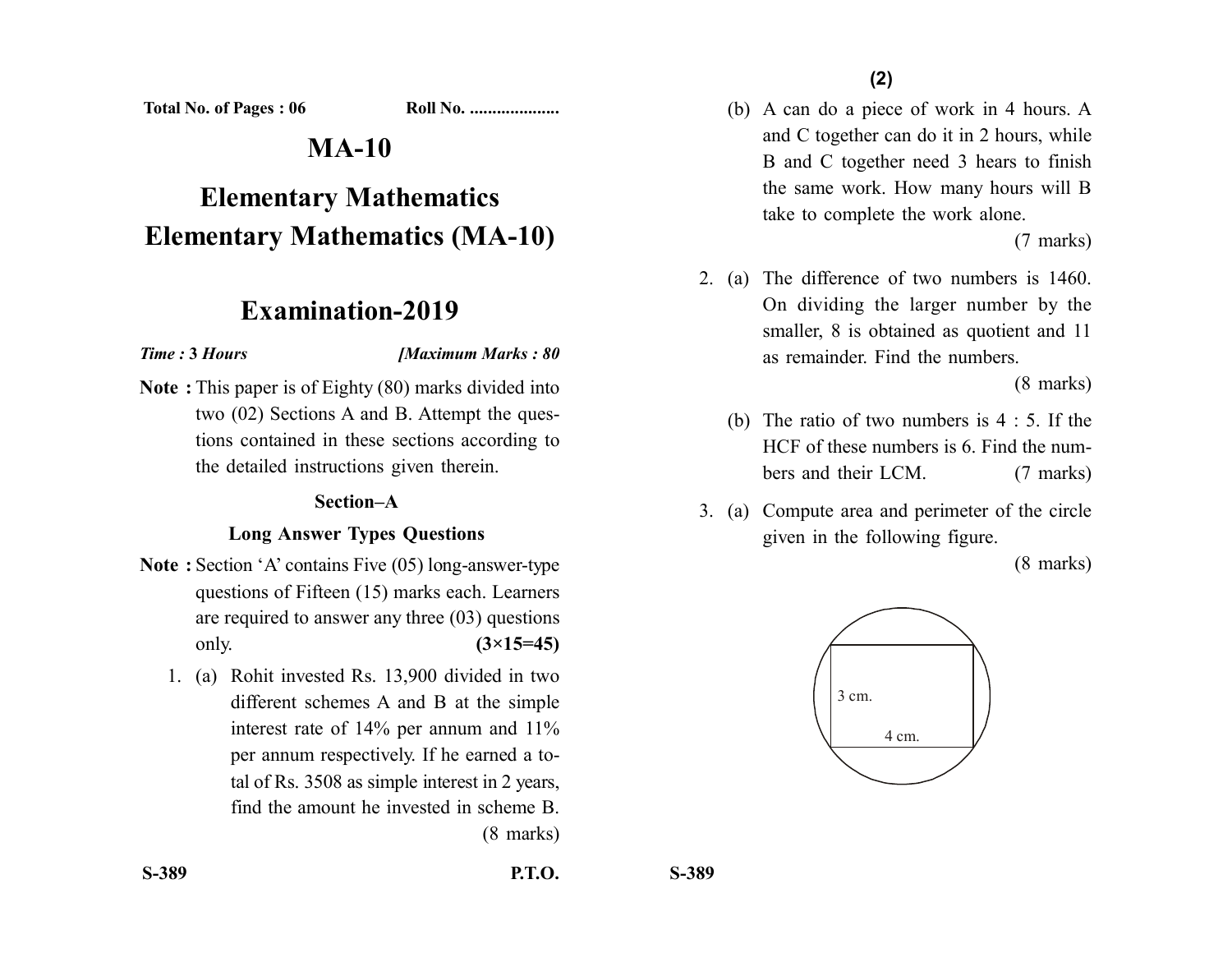(b) Prove that 
$$
\left(\frac{1-\sin\theta}{1+\sin\theta}\right) = (\sec \theta - \tan \theta)^2
$$
. (7 marks)

4. (a) Find the median of the following data :

Class 0–4 4–8 8–1212–1616–20 Frequency 13 29 48 22 8 (8 marks)

- (b) Define mode, its advantages and disadvantages. (7 marks)
- 5. (a) The length, height and width of a cuboid are 5 mt, 3 mt and 4 mt respectively. Find the cost of coloring the outer surface of the cuobid if the charges of coloring are Rs. 10 per. square mt. (8 marks)
	- (b) Find the total surface area of the right prism whose base is a triangle with sides 13 cm, 20 cm, and 21 cm and having a height of 9 cm. (7 marks)

#### **Section–B**

#### **Short Answer Types Questions**

**Note :** Section 'B' contains Eight (08) short-answertype questions of Seven (07) marks each. Learners are required to answer any Five (05) questions only. **(5×7=35)** 

- 1. The compound interest on Rs. 30,000 at 7% per annum is Rs. 4347. Find the time period in years.
- 2. The cost price of 20 books is the same as the selling price of *x* books. If the profit is 25%, find the value of *x*.
- 3. The sum of the series  $27 + 36 + 45 + ... + 162$ is 1512. Find the number of terms in the series.
- 4. Prove that :

$$
\log a + \log a^2 + \ldots + \log a^n = \log a \frac{n(n+1)}{2}.
$$

5. Find the value of :

 $(.000729)^{1/2} - (.000625)^{1/2}$  $(.000729)^{1/2}$  +  $(.000625)^{1/2}$ 

6. In an examination, 50 candidates given the exam. Following table shows the distribution of marks of the students.

#### **Marks obtained No. of candidates**

| Less than 20              |    |
|---------------------------|----|
| Less than 40              | 10 |
| Less than $60$            | 20 |
| Less than 80              | 40 |
| Less than 100             | 50 |
| Calculate the mean marks. |    |